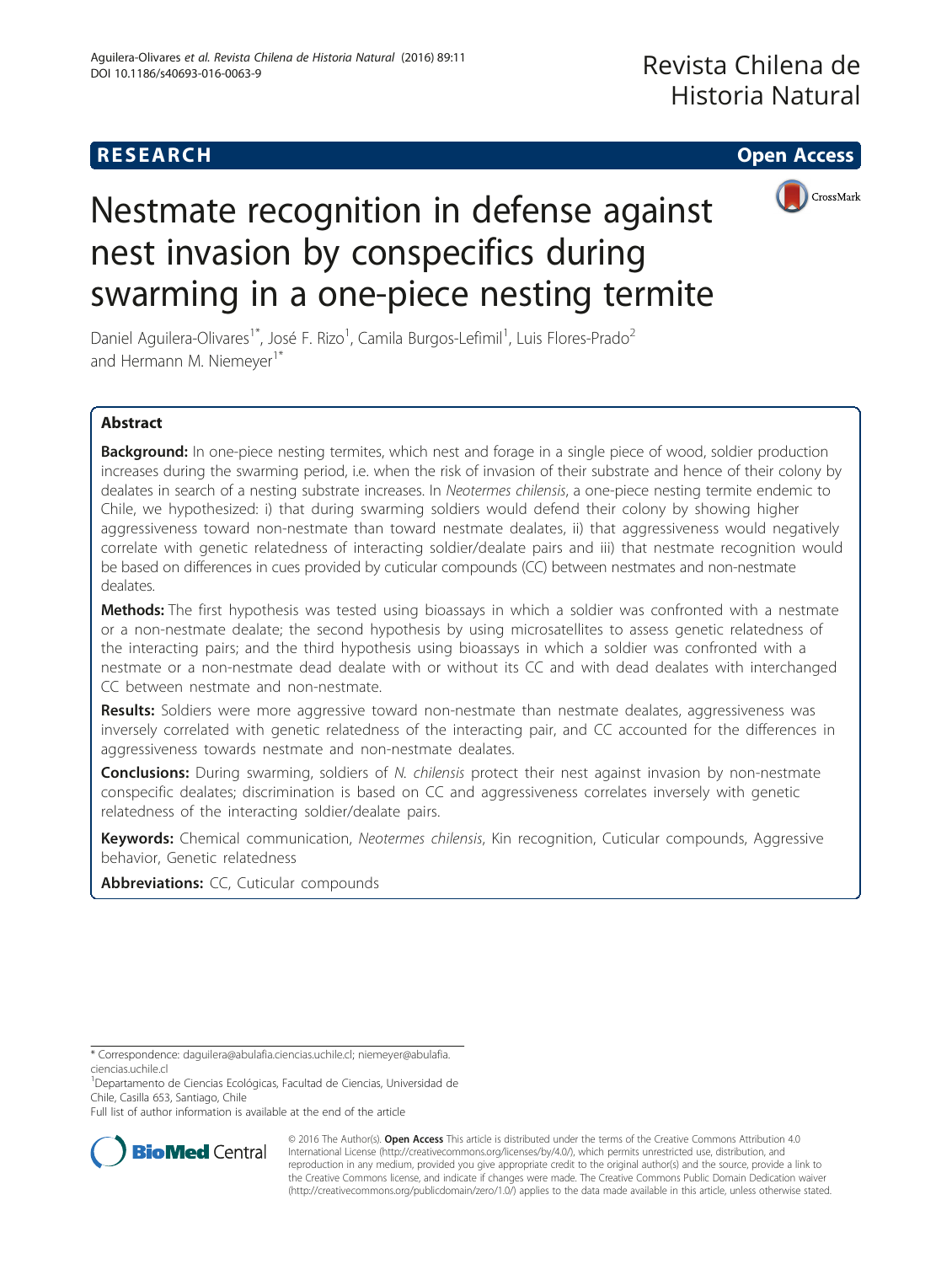# Background

Conspecific recognition plays a key role in the evolution of cooperative behavior e.g. [\[1, 2\]](#page-6-0) and under a sociobiological context operates between different categories of organisms, e.g. between nestmates and non-nestmates, between individuals that share different degrees of relatedness or between organisms belonging to different castes. Nestmate recognition is widespread among eusocial insects and can be inferred from the outcome of the interaction between individuals from the same or different nests (or colonies) [\[3](#page-6-0)–[6\]](#page-6-0). Chemical communication is the most ancient and widespread mode of communication in social insects and plays a significant role in nestmate recognition [\[7\]](#page-6-0), an ability involved in the defense of colonies [[8\]](#page-6-0), particularly in situations where the likelihood of encounters with individuals from other colonies is high.

Termites are eusocial insects living in colonies. Several categories of termites have been proposed in relation to their nesting ecology and feeding habits [[9](#page-6-0)– [12\]](#page-6-0); main categories described are separate-piece nesters which nest and forage in different substrates and one-piece nesters which nest and forage in a single piece of wood [[13](#page-6-0)]. Colonies of all types of termites contain at least three castes: reproductives whose main function in a mature colony is reproduction, true workers (or pseudergates) in charge of food searching, nest building and brood care, and soldiers involved in colony defense [[13\]](#page-6-0). Immatures become true workers, a terminal caste, after the first molt, i.e., they are not able to develop into other castes, and are characteristic of separate-piece nesting termites [\[13](#page-6-0), [14\]](#page-6-0); while pseudergates may become soldiers, alates or they may spend their whole life as pseudergates depending on environmental conditions [\[13, 14](#page-6-0)].

The behavioral repertoire preceding the founding of a colony is similar in all termites [[12](#page-6-0)]. During the warm season mature colonies produce alates of both sexes which disperse as swarms. Once they land, they lose their wings and give rise to dealates, which after choosing a potential mate search for a nesting substrate where they build a royal chamber, mate and oviposit [\[12, 15](#page-6-0)–[17](#page-6-0)]. Potential substrates in the swarming area may already contain termite colonies which may then be invaded by incoming dealates. This calls for defense mechanisms in the colony which may be activated prior to the swarming period. It was recently shown that in the one-piece nesting termite Neotermes chilensis (Kalotermitidae), which uses dry scapes (stems of inflorescences) of Puya berteroniana (Bromeliaceae) as host [[18\]](#page-6-0), the ratio of soldiers to nonsoldiers within a colony was greater at the onset of the swarming period than in the non-swarming period, in multicolonial scapes (Aguilera-Olivares D, Palma V, Zapata V, Flores-Prado L, Niemeyer HM, submitted manuscript). This observation suggests that colony defense in N. chilensis is enhanced during swarming, a possible reason being to counteract the risk of invasion by dealates. Although invasion of nests by dealates in onepiece nesting termites has not been reported, it may be expected to occur based on the following facts: i) computed tomography studies have shown that galleries of N. chilensis are generally distributed along the scape closest to the bark, particularly in mature colonies (Aguilera-Olivares D, Palma V, Zapata V, Flores-Prado L, Niemeyer HM, submitted manuscript), an observation consistent with that reported in the one-piece nester Cryptotermes secundus (Kalotemitidae)  $[19]$ ; ii) the galleries of N. *chilensis* occupy a substantial proportion of the volume of the scape (mean: 39.7 %; range: 17.4-63.9 %, unpublished results); iii) in the one-piece nester Incisitermes minorhence (Kalotermitidae), a termite similar in size to N. chilensis, dealates penetrate about 12 mm into the wood and spread about 15 mm along the main axis of the substrate, a considerable distance within the substrate, in order to build their royal chamber [[20](#page-6-0)] and iv) in an experiment where scapes with N. chilensis colonies were brought to the laboratory during the swarming season and covered with a fine-mesh tissue in order to count emerging alates, we gathered evidence of the return of dealates to the scape after swarming; thus, in all instances  $(N = 15)$  when emerged alates were not withdrawn after counting them and scapes were later dissected, dealates were found within the galleries. These observations suggest that penetration of dealates of N. chilensis to build their royal chamber during swarming is likely to cause invasion of existing galleries and hence encounters with resident soldiers. The defense capacity of soldiers against invading dealate conspecifics depends on their ability to recognize them as non-nestmates. Hence, experiments were performed with soldier/dealate pairs of N. chilensis aimed at testing the occurrence of nestmate recognition.

Furthermore, it has been repeatedly shown in separatepiece nesting termites that cuticular compounds (CC) play an important role in nestmate recognition e.g. [\[21](#page-6-0)–[27](#page-6-0)]. Although this role has not yet been described in one-piece termites, we tested the possible involvement of CC in the interaction of soldiers and dealates of N. chilensis.

Lastly, since a negative correlation between degree of relatedness and intensity of aggression has also been reported in a separate-piece nesting termite [\[24\]](#page-6-0), we tested the occurrence of such correlation with the data from the experiments mentioned above.

# Methods

#### Study area and species

Field work was performed at Las Chilcas (32°52'S; 70° 52'W) and laboratory work in Santiago, approximately 75 km south of the field site. N. chilensis is a drywood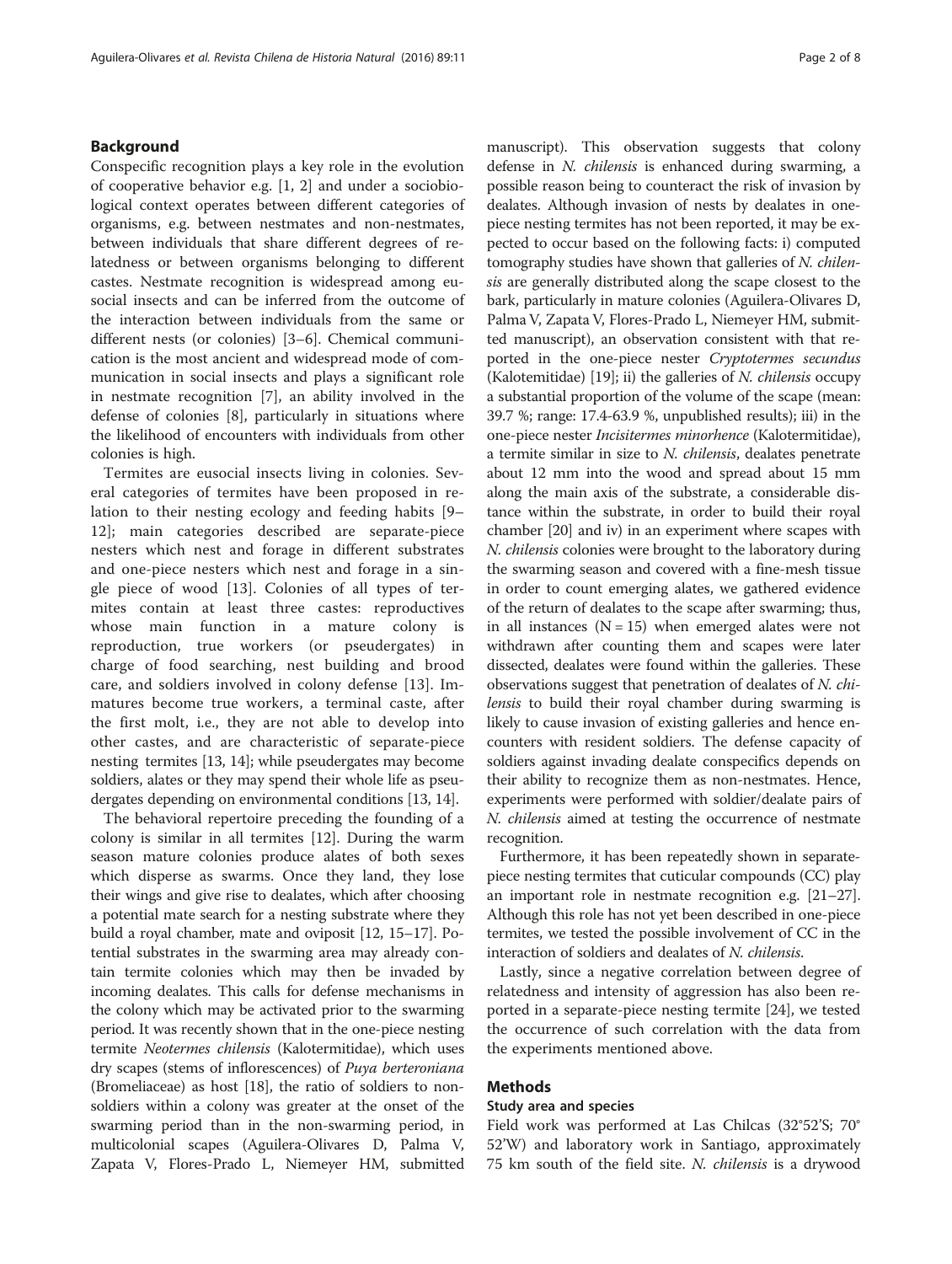termite endemic to Chile between  $ca. 26 - 33.5^{\circ}S$  [[18](#page-6-0)] which in the study area uses dry scapes (cylindrical stems of inflorescences, ca. 10 x 200 cm, diameter x length) of Puya berteroniana (Bromeliaceae) as host, forming colonies containing up to 350 individuals. The plants show a patchy distribution at the site.

## Bioassays

Scapes were severed from the rest of the plant in the field during the swarming season and brought to the laboratory in Santiago. Bioassays were set up to evaluate the occurrence of nestmate recognition of dealates by soldiers. Alates and soldiers were extracted and individually deposited inside 12-cm diameter Petri dishes whose bottom had been lined with filter paper. Once alates shed their wings forming dealates, one dealate individual was introduced in the experimental arena (a Petri dish where a soldier had remained for 20 min for acclimation) with a nestmate  $(N = 10)$  or a non-nestmate  $(N = 7)$ soldier. Once the dealate was introduced in the experimental arena, the bioassay started and was recorded for 15 min with a Sony ® Cybershot camera. The occurrence of behavioral events and the duration of behavioral states were evaluated through playback using the program JWatcher v1.0 [[28\]](#page-6-0). Following similar studies with termites [[8](#page-6-0), [24, 29](#page-6-0)–[32\]](#page-6-0), ants [[33\]](#page-6-0), wasps [\[34\]](#page-6-0) and bees [[35\]](#page-6-0), the behaviors of the soldier which derived from a recognition process were classified as aggressive (biting, grasping, opening jaws), alarm (drumming) and nonaggressive (antennating, backing up). Biting includes perforating the exoskeleton of the dealate, grasping refers to holding the oponent with the jaws without inflicting apparent damage, drumming consists in body vibrations against the substrate, antennation involves touching the oponent with the antennae, and backing up implies running away or backing up after contact. Two additional behaviors were observed which did not seem to derive from a recognition process: standing still and walking along the walls of the arena; they were not included in the analysis. Biting, grasping and opening of the jaws occurred as events which were analyzed as the number of times they were observed during each bioassay; the other behaviors corresponded to states which were analyzed as the total time they were performed during each bioassay.

Bioassays were also set up to evaluate the involvement of CC in nestmate recognition; they incorporated a live soldier and a nestmate or non-nestmate dead dealate. Dead dealates were subjected to the following treatments: i) with CC: a dealate was killed by freezing for 5 min at  $-20$  °C (N = 8 nestmates and N = 7 nonnestmates) thus retaining its own CC; ii) without CC: a dead dealate which had been immersed in 250 μL of pentane for 10 min to devoid it of its  $CC$  (N = 9 nestmates and  $N = 7$  non-nestmates); iii) *chemical disguise*: a

nestmate dead dealate without its CC was coated with the CC extracted from a non-nestmate – thus, the dealate was physically a nestmate but chemically a non-nestmate of the live soldier - and vice-versa  $(N = 10$  nestmates and  $N = 10$  non-nestmates), and iv) control of chemical disguise: a control of the previous bioassay, where the dead dealate without its CC was coated with its own CC ( $N = 8$ ) nestmates and  $N = 7$  non-nestmates). Behaviors of the soldier were observed and classified as above.

Each individual was used only in one bioassay. A total of 38 colonies were used, 12 for the bioassays with live termites and 26 for bioassays with a live soldier and a dead dealate. In the nestmate treatments, each interacting pair replicate came from a different colony. In the non-nestmate treatments, for each soldier/live or treated dealate combination only one soldier and one dealate were withdrawn from each of the colonies used; the colonies were selected haphazardly to set-up the interacting pair replicates. These precautions avoided pseudoreplication.

In both types of bioassays, the results from the two treatments were compared for each class of behaviors using the two-tailed  $t$ -test. When data did not fulfill normality and homoscedasticity conditions, the Mann–Whitney U-test was used [\[36](#page-6-0)]. To perform parametric analyses, ln-transformations were used for aggressive behaviors in the bioassay with live termites and in the control of chemical disguise bioassay with a dead termite, and SQRT-transformations were used for non-aggressive behaviors in the bioassay with live termites, for aggressive behaviors in the with CC bioassay with a dead termite, and for alarm behaviors in all bioassys with a dead termite excepting the chemical disguise bioassay. Statistical analyses were performed with the program Statistica 7.0 [[37](#page-6-0)].

#### Genetic differences between individuals bioassayed

Once a bioassay with live soldiers and dealates ended, termites were individually stored for genetic analysis in 70 % ethanol. DNA was obtained from termites using the Qiagen DNeasy Blood & Tissue kit. Genetic analyses were performed with microsatellites developed specifically for *N. chilensis*; microsatellite characterization and PCR conditions were as described earlier [[38\]](#page-6-0). Relatedness between interacting individuals from each behavioral bioassay replicate was determined using the KINSHIP 1.3.1 software [\[39](#page-6-0)]. The relatedness degrees between nestmate and non-nestmate pairs were compared using two-tailed t-test. A Spearman Rank correlation was performed between relatedness degree and aggressive, alarm or non-aggressive behaviors between soldier and dealate pairs  $(N = 17)$  using the program Statistica 7.0 [[37](#page-6-0)].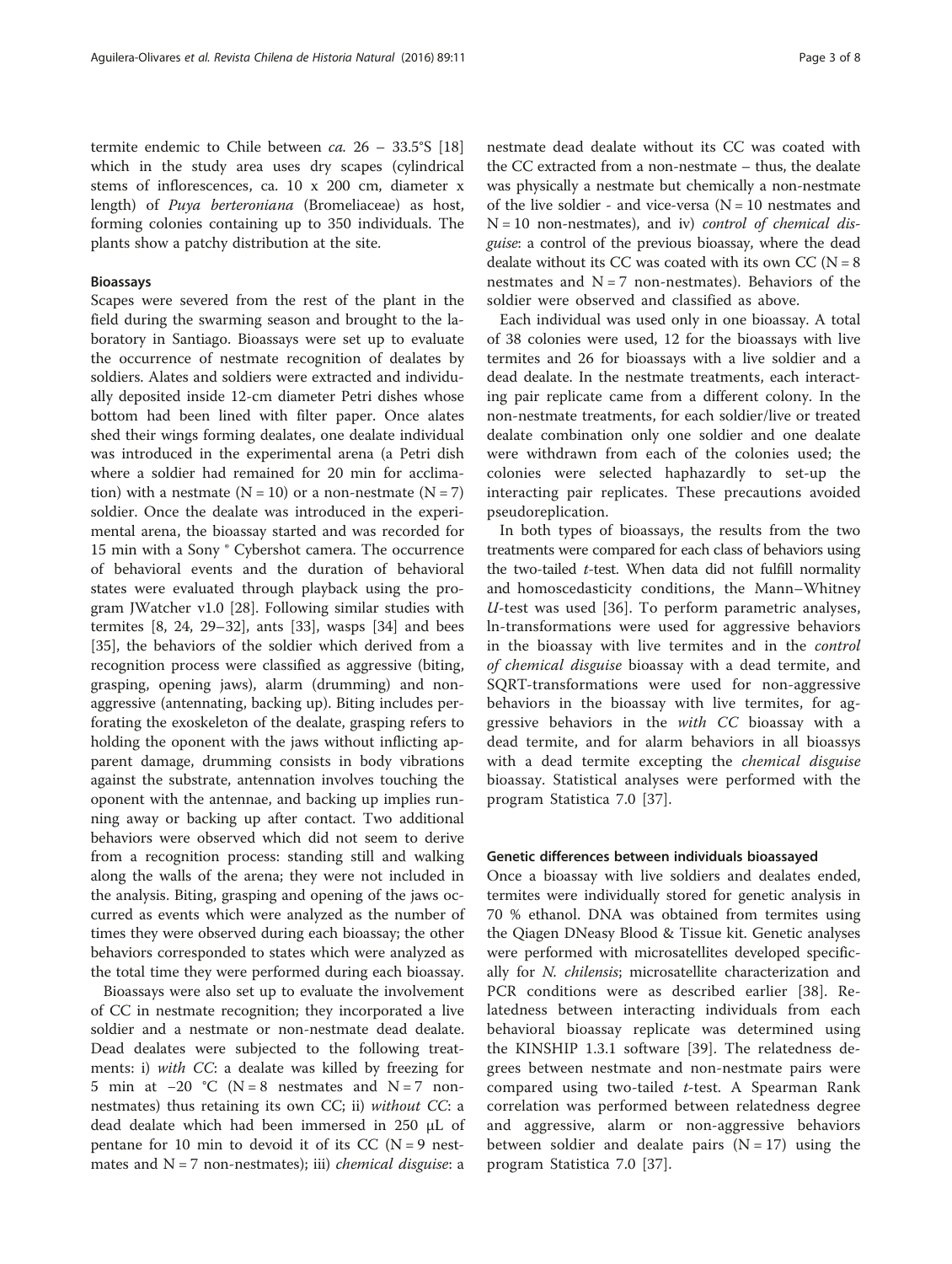## Results

#### Bioassays

When soldiers were confronted with live dealates, the number of aggressive events of soldiers was significantly higher toward non-nestmate than toward nestmate dealates ( $t_{15} = 8.22$ ; P < 0.001), while differences in the duration of alarm and non-aggressive behaviors between nestmates and non-nestmates were not significant (Fig. 1).

When soldiers were confronted with dead dealates with CC the number of aggressive events of soldiers was significantly higher towards non-nestmate than toward nestmate dealates ( $t_{13} = -2.65$ ; P = 0.02; Fig. [2a](#page-4-0)); significance disappeared when dealates without CC were used. In the chemical disguise treatment, the number of aggressive events was significantly higher toward nestmates that were chemical non-nestmates than toward nonnestmates that were chemical nestmates of the soldier  $(U_{10,10} = 15.5; P = 0.01)$ , while in the *control of chemical* disguise treatment the number of aggressive events was significantly higher towards non-nestmates than towards nestmates ( $t_{13}$  = −2.97; P = 0.011) (Fig. [2a\)](#page-4-0). The duration of alarm behaviors did not differ between nestmate and non-nestmate combinations (Fig. [2b\)](#page-4-0). Finally, the duration of non-aggressive behaviors did not differ significantly between nestmate and non-nestmate combinations except in the control of chemical disguise treatment where it was significantly higher  $(t_{13} = 3.02; P = 0.009)$  between nestmates than between non-nestmates (Fig. [2c\)](#page-4-0).

#### Behavior and genetics

Relatedness differed significantly  $(t_{15} = 2.09; P = 0.045)$ between nestmates (mean  $\pm$  SE: 0.26  $\pm$  0.05) and nonnestmates  $(0.11 \pm 0.05)$ . The number of aggressive behavioral events of soldiers towards nestmate and nonnestmate dealates were significantly and negatively correlated with genetic relatedness of the interacting pair (Spearman correlation:  $r = -0.604$ ;  $P = 0.01$ ; Fig. [3\)](#page-5-0); the duration of alarm and non-aggressive behaviors were not correlated with genetic relatedness.

# **Discussion**

The outcome of bioassays involving nestmate and nonnestmate soldier/dealate pairs depended on the type of behavior observed. Alarm behaviors were performed for very short times and differences between non-nestmates and nestmates were not significant. The main function of alarm signals is to warn nestmates of potential threats [[40\]](#page-6-0); however, under isolated bioassay conditions in which there are no nestmates to alert, alarm signals appear superfluous. Additionally, non-significant differences were found in non-aggressive behaviors between nestmate and non-nestmate dealates; this may be expected since to non-aggressive behaviors do not help against the attack of a dealate.



Soldiers of *N. chilensis* were more aggressive towards non-nestmate than nestmate dealates, showing that soldiers are able to discriminate between nestmate and non-nestmate dealates; thus, nestmate recognition is a trait present in soldiers of N. chilensis. Nestmate recognition has been also demonstrated in several species of separate-piece nesting termites where individuals encounter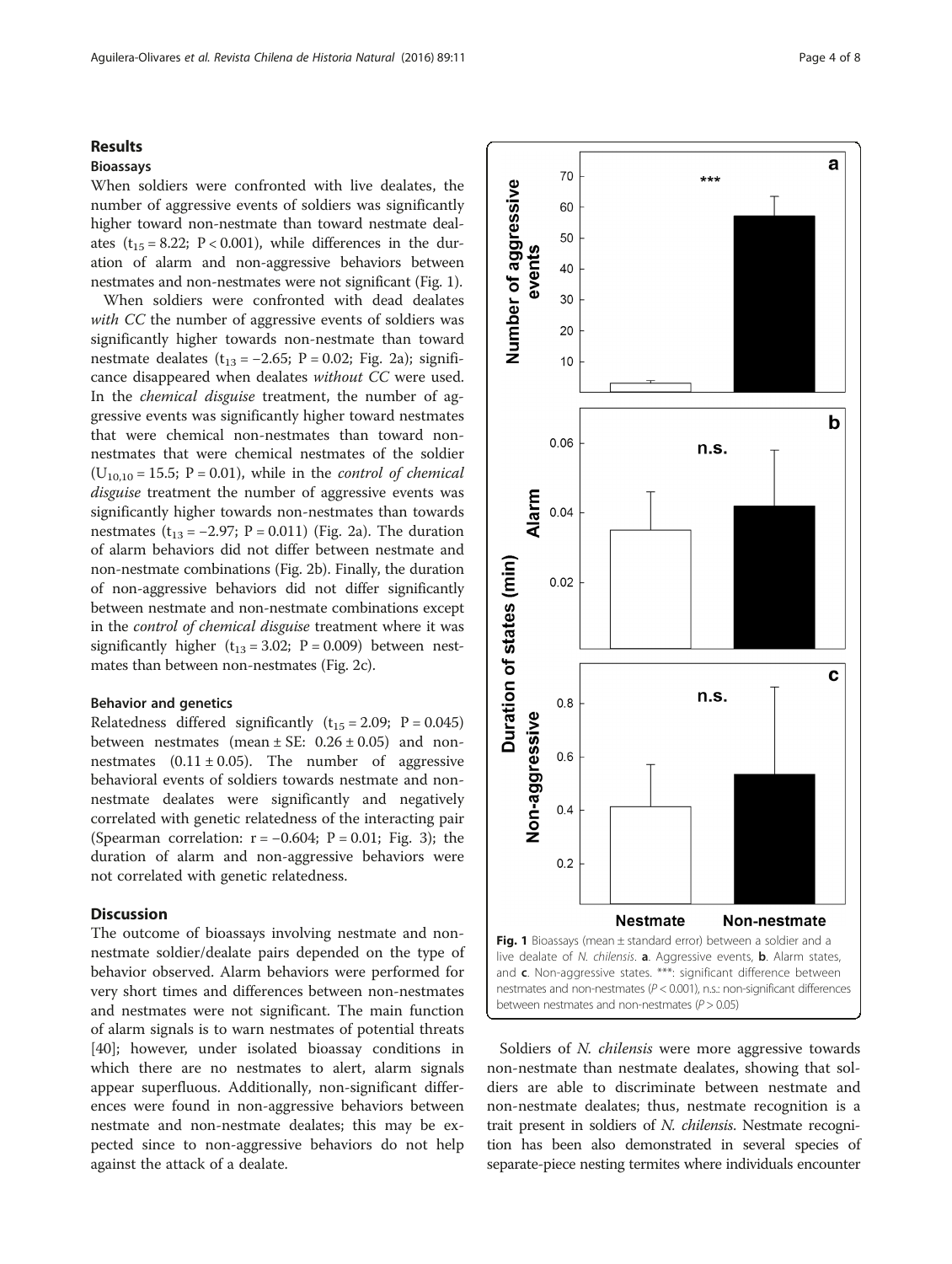<span id="page-4-0"></span>

individuals from another colony during foraging activities e.g. [\[24, 41](#page-6-0)–[46](#page-7-0)]; in the one-piece nester Zootermopsis nevadensis (Termopsidae), intercolonial interactions resulted in agonistic behaviors leading to the killing of primary reproductives in a context of colonies sharing the nesting substrate [\[47](#page-7-0)]. Recently, Aguilera-Olivares et al. showed that N. chilensis soldiers were more

aggressive toward non-nestmate than nestmate primary reproductives, pseudergates and soldiers [\[48](#page-7-0)].

Bioassays showed that when CC remained on a dead dealate, the interacting soldier was more aggressive toward a non-nestmate than a nestmate; however, when CC were washed away from the carcass, such difference disappeared; moreover, when the dealate was chemically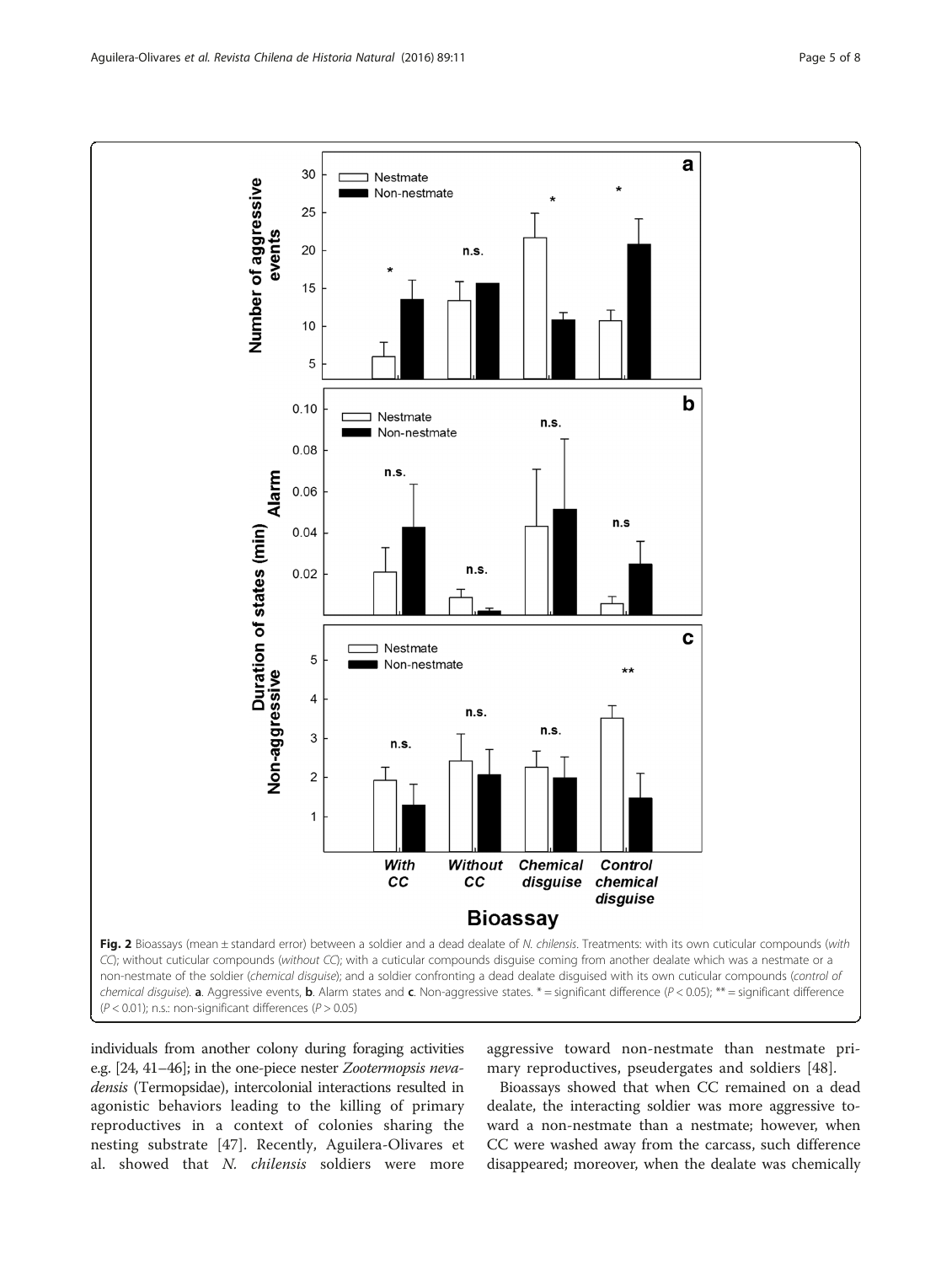<span id="page-5-0"></span>Aguilera-Olivares et al. Revista Chilena de Historia Natural (2016) 89:11 Page 6 of 8



disguised the former differences were inverted, and when cuticular compounds were reinstituted to the owner dealate differences were reestablished. Mostly non-significant differences were found in alarm and non-aggressive behaviors in the chemical bioassays. When CC were restored to the original owner the duration of non-aggressive behaviors was higher towards nestmate than non-nestmates. These results show that CC play an important role in the nestmate recognition capacity of soldiers towards dealates of the one-piece termite N. chilensis; such role has been repeatedly shown in separate-piece nesting termites e.g. [[21](#page-6-0)–[27](#page-6-0)].

Aggressive behaviors between soldiers and dealates were negatively correlated with the degree of relatedness of the interacting pair. These results show that soldiers of N. chilensis were able to discriminate between dealates with different degrees of relatedness, suggesting kin recognition capacity. Given that the nesting substrate represents a limited resource for one-piece nesting termites in terms of space and food, it is expected that soldiers of N. chilensis defend their nesting resource and show aggression towards invading dealates. However, this aggression could be less intense when the interacting pair is more closely related. In other words, we propose that soldiers of *N. chilensis* are more willing to share their nesting resource with closely related individuals through kin recognition capacity. Related evidence has been reported in females of the bee Exoneura bicolor which exhibit social polymorphism. Thus, E. bicolor exhibits both solitary and aggregated nesting behaviors; in the latter case, aggregations occur between closely related females [[49](#page-7-0)]. Interestingly, N. chilensis and Z. nevadensis, both one-piece

nesting termites, reside in pieces of wood which may contain one or more separate colonies of the same termite species (47; Aguilera-Olivares D, Palma V, Zapata V, Flores-Prado L, Niemeyer HM, submitted manuscript); it would be interesting to assess the genetic relatedness of colonies sharing the same substrate and compare it with the genetic relatedness of colonies from different nesting substrates in order to obtain additional support for the proposal above.

A negative correlation between degree of relatedness and intensity of aggression was also reported in the separate-piece nesting termite Macrotermes subhyalinus (Termitidae) [\[24](#page-6-0)]; genetic similarity between major workers - a sub-caste mostly devoted to defense - that were confronted in behavioral bioassays was significantly correlated with the level of aggression, and geographical distance played a major role in determining aggression behaviors [[24](#page-6-0)]. Furthermore, a genetic basis for CC composition was suggested [\[24\]](#page-6-0), in agreement with previous studies [\[41](#page-6-0), [44, 50, 51](#page-7-0)]. The situation, however, could be more complex than described above. For example, aggression in the separate-piece nesting termite Coptotermes formosanus (Rhinotermitidae) was not correlated with CC composition nor with genetic relatedness; rather, diet and some particular compounds it contained were found to account for aggression [\[52](#page-7-0)]. Overall, these results show the importance that chemical communication, whether through endogenous or exogenous compounds, has in termite biology.

# Conclusions

- Nestmate recognition mediated by cuticular compounds was shown by soldiers of N. chilensis (a one-piece nesting termite) confronted with conspecific dealates.
- Genetic results suggest than kin recognition occurs in soldiers of N. chilensis.
- These results are relevant in order to complete the gap of knowledge on conspecific recognition in onepiece nesting termites, and show for the first time such recognition in soldiers confronted with dealates, making it possible to infer the role of the former under a potential risk of invasion into the colony.

#### Acknowledgements

This work was financially supported by FONDECYT grant 1120210 to HMN, CONICYT grant 79100013 to LF-P, CONICYT fellowship for PhD studies D- 21080582 to DA-O, and MECESUP internship program to DA-O.

#### Funding

This work was financially supported by FONDECYT grant 1120210 to HMN, CONICYT grant 79100013 to LF-P, CONICYT fellowship for PhD studies D-21080582, and MECESUP internship program to DA-O.

# Availability of data and materials

Please contact author for data requests.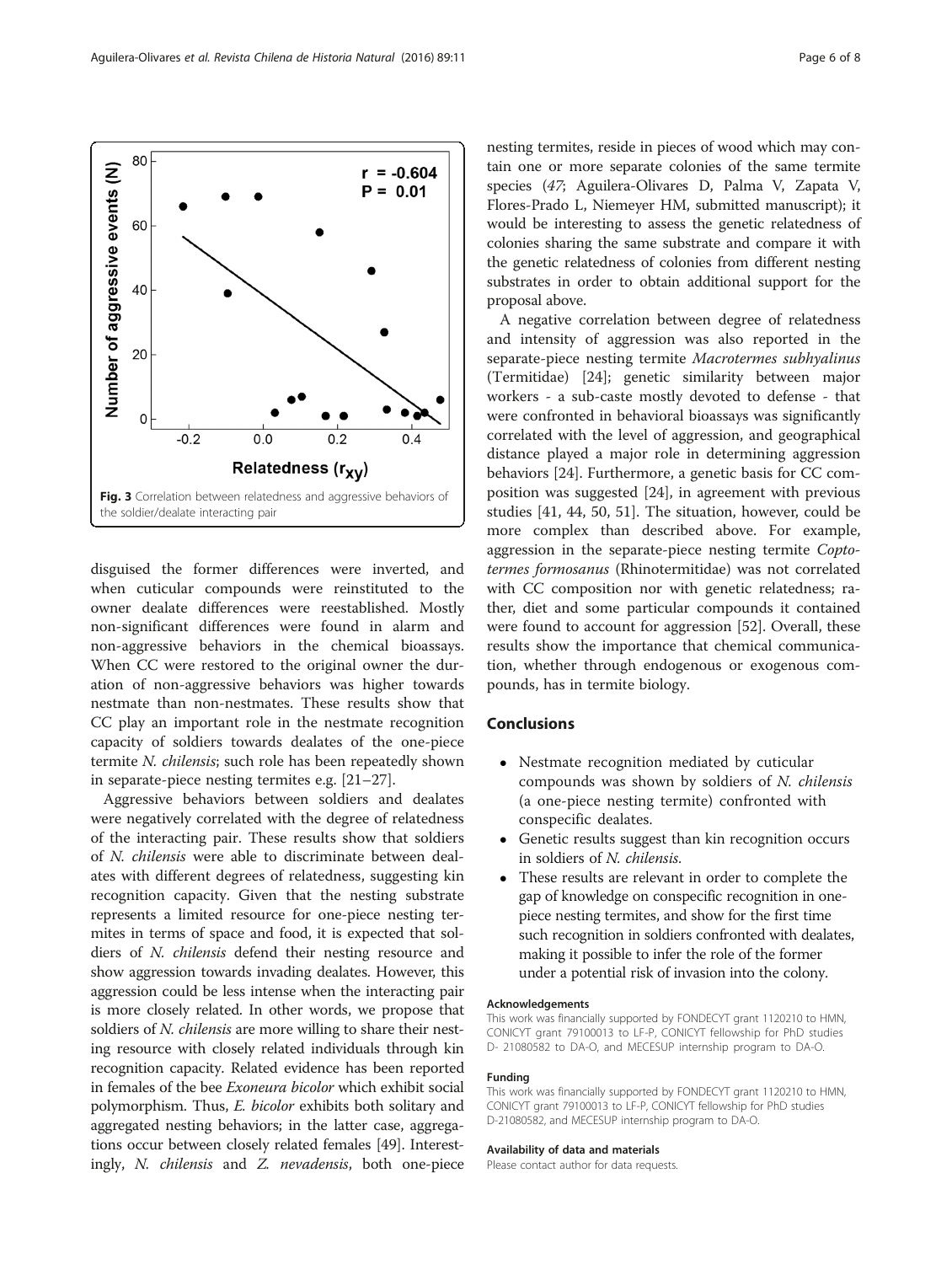#### <span id="page-6-0"></span>Authors' contributions

DAO: design of experiments, data analysis and interpretation of results, manuscript preparation. JRM: field and laboratory work, data analysis and interpretation of results: CBL: laboratory work, data analysis. LFP: data analysis, interpretation of results. HMN: design of experiments, interpretation of results, manuscript preparation. All authors read and approved the final manuscript.

#### Competing interests

The authors declare that they have no competing interests.

## Consent for publication

Not applicable.

Ethics approval and consent to participate

# Not applicable.

#### Author details

<sup>1</sup>Departamento de Ciencias Ecológicas, Facultad de Ciencias, Universidad de Chile, Casilla 653, Santiago, Chile. <sup>2</sup>Instituto de Entomología, Universidad Metropolitana de Ciencias de la Educación, 7760197 Santiago, Chile.

#### Received: 2 June 2016 Accepted: 24 August 2016 Published online: 01 September 2016

#### References

- 1. Hamilton WD. The genetical evolution of social behavior, I. J Theor Biol. 1964;7:1–16.
- 2. Trivers RL. The evolution of reciprocal altruism. Q Rev Biol. 1971;46:35–57.
- 3. Smith B, Breed M. The chemical basis for nestmate recognition and mate discrimination on social insects. In: Cardé R, Bell WJ, editors. Chemical ecology of insects 2. New York: Chapman and Hall; 1995. p. 287–317.
- 4. Breed MD. Recognition pheromones of the honey bee. The chemistry of nestmate recognition. BioScience. 1998;48:463–70.
- 5. Breed MD, Guzmán-Novoa E, Hunt GJ. Defensive behaviour of honey bees: organization, genetics, and comparisons with other bees. Annu Rev Entomol. 2004;49:271–98.
- 6. Gamboa GJ. Kin recognition in eusocial wasps. Ann Zool Fenn. 2004;41: 789–808.
- 7. Richard F-J, Hunt JH. Intracolony chemical communication in social insects. Insect Soc. 2013;60:275–91.
- 8. Šobotník J, Hanus R, Roisin Y. Agonistic behavior of the termite Prorhinotermes canalifrons (Isoptera: Rhinotermitidae). J Insect Behav. 2008; 21:521–34.
- Abe T. Evolution of life types in termites. In: Kawano S, Connell JH, Hidaka T, editors. Evolution and Coadaptation in Biotic Communities. Tokyo: University of Tokyo Press; 1987. p. 126–48.
- 10. Shellman-Reeve JS (1997) The spectrum of eusociality in termites. In: Choe JC, Crespi BJ (eds) The evolution of social behavior in insects and arachnids. Cambridge University Press; 1997. p. 52–93.
- 11. Donovan SE, Eggleton P, Bignell DE. Gut content analysis and a new feeding group classification of termites (Isoptera). Ecol Entomol. 2001;26: 356–66.
- 12. Eggleton P. An Introduction To Termites: Biology, Taxonomy And Functional Morphology. In: Bignell DE, Roisin Y, Lo N, editors. Biology of termites: a modern synthesis. New York: Springer; 2011. p. 1–26.
- 13. Korb J, Hartfelder K. Life history and development a framework for understanding developmental plasticity in lower termites. Biol Rev. 2008;83: 295–313.
- 14. Roisin Y, Korb J. Social organisation and the status of workers in termites. In: Bignell DE, Roisin Y, Lo N, editors. Biology of termites: a modern synthesis. New York: Springer; 2011. p. 133–64.
- 15. Nutting WL. Colonizing flights and associated activities of termites. I. The desert damp-wood termite Paraneotermes simplicicornis (Kalotermitidae). Psyche. 1966;73:131–49.
- 16. Nutting WL (1969) Flight and colony foundation. In: Krishna K, Weesner FM (eds) Biology of termites. Academic Press, New York, Vol. I: pp 233–282
- 17. Costa-Leonardo AM, Barsotti RC. Swarming and incipient colonies of Coptotermes havilandi (Isoptera: Rhinotermitidae). Sociobiology. 1998;31:131–42.
- 18. Ripa R, Luppichini P. Especies de termites de importancia económica en presentes en Chile. In: Rippa R, Luppichini P, editors. Termitas y otros insectos xilófagos en Chile: especies, biología y manejo. Santiago, Chile: Colección libros INIA; 2004. p. 73–105.
- 19. Fuchs A, Schreyer A, Feuerbach S, Korb J. A new technique for termite monitoring using computer tomography and endoscopy. Int J Pest Manage. 2004;50:63–6.
- 20. Himmi SK, Yoshimura T, Yanase Y, Oya M, Torigoe T, Imazu S. X-ray tomographic analysis of the initial structure of the royal chamber and the nest-founding behavior of the drywood termite Incisitermes minor. J Wood Sci. 2014;60:453–60.
- 21. Clément JL, Bagnères AG. Nesmate recognition in termites. In: VanderMeer RK, Breed MD, Winston ML, Espalie KE, editors. Pheromone communication in social insects: ants, wasps, bees, and termites. Oxford: Westview Press; 1998. p. 126–55.
- 22. Haverty MI, Copren KA, Getty GM, Lewis VR. Agonistic behavior and cuticular hydrocarbon phenotypes of colonies of Reticulitermes (Isoptera: Rhinotermitidae) from Northern California. Ann Entomol Soc Am. 1999;92:269–77.
- 23. Kaib M, Franke S, Francke W, Brandl R. Cuticular hydrocarbons in a termite: phenotypes and a neighbour-stranger effect. Physiol Entomol. 2002;27:189–98.
- Kaib M, Jmhasly P, Wilfert L, Durka W, Franke S, Francke W, Leuthold RH, Brandl R. Cuticular hydrocarbons and aggression in the termite Macrotermes subhyalinus. J Chem Ecol. 2004;30:365–85.
- 25. Uva P, Clément JL, Bagnères AG. Colonial and geographic variations in agonistic behaviour, cuticular hydrocarbons and mtDNA of Italian populations of Reticulitermes lucifugus (Isoptera, Rhinotermitidae) Insect Soc. 2004;51:163–170.
- 26. Costa-Leonardo AM, Casarin FE, Lima JT. Chemical communication in Isoptera. Neotrop Entomol. 2009;38:1–6.
- 27. Van Zweden JS, d'Ettorre P. Nestmate recognition in social insects and the role of hydrocarbons. In: Blomquist GJ, Bagnères AG, editors. Insect hydrocarbons: biology, biochemistry, and chemical ecology. Cambridge UK: Cambridge University Press; 2010. p. 222–43.
- 28. Blumstein DT, Daniel JC, Evans CS. Quantifying behavior the JWatcher way. Sunderland, Massachusetts: Sinauer Associates, Inc.; 2007.
- 29. Haverty MI, Thorne BL. Agonistic behavior correlated with hydrocarbon phenotypes in dampwood termites, Zootermopsis (Isoptera: Termopsidae). J Insect Behav. 1989;2:523–43.
- 30. Bagnères AG, Killian A, Clément JL, Lange C. Interspecific recognition among termites of the genus Reticulitermes: Evidence for a role for the hydrocarbons. J Chem Ecol. 1991;17:2397–420.
- 31. Jmhasly P, Leuthold RH. Intraspecific colony recognition in the termites Macrotesmes subhyalinus and Macrotermes bellicosus (Isoptera, Termitidae). Insect Soc. 1999;46:164–70.
- 32. Cornelius ML, Osbrink WLA. Agonistic interactions between colonies of the Formosan subterranean termite (Isoptera: Rhinotermitidae) in New Orleans, Louisiana. Environm Entom. 2003;32:1002–9.
- 33. Roulston TH, Buczkowski G, Silverman J. Nestmate discrimination in ants: effect of bioassay on aggressive behavior. Insect Soc. 2003;50:151–9.
- 34. Lorenzi MC, Bagnères AG, Clément J-L, Turillazzi S. Polistes biglumis bimaculatus epicuticular hydrocarbons and nestmate recognition (Hymenoptera: Vespidae). Insect Soc. 1997;44:123–38.
- 35. Flores-Prado L, Aguilera-Olivares D, Niemeyer HM. Nest-mate recognition in Manuelia postica (Apidae: Xylocopinae): an eusocial trait is present in a solitary bee. P Roy Soc B. 2008;275:285–91.
- 36. Siegel S, Castellan Jr NJ. Nonparametric statistics for the behavioral sciences. 2nd ed. New York: McGrawHill International Editions; 1988.
- 37. StatSoft Inc. STATISTICA (data analysis software system), version 7. 2004. [www.statsoft.com.](http://www.statsoft.com) Accessed 4 Dec 2015.
- 38. Aguilera-Olivares D, Flores-Prado L, Véliz D, Niemeyer HM. Mechanisms of inbreeding avoidance in the one-piece drywood termite Neotermes chilensis. Insect Soc. 2015;62:237–45.
- 39. Goodnight KF, Queller DC. Computer software for performing likelihood tests of pedigree relationship using genetic markers. Mol Ecol. 1999;8:1231–4.
- 40. Connétable S, Robert A, Bouffault F, Bordereau C. Vibratory alarm signals in two sympatric higher termite species: Pseudacanthotermes spiniger and P. militaris (Termitidae, Macrotermitinae). J Insect Behav. 1999;12:329–42.
- 41. Traniello JFA. Enemy deterrence in the recruitment strategy of a termite: soldier-organized foraging in Nasutitermes costalis. Proc Nat Acad Sci USA. 1981;78:1976–9.
- 42. Adams E. Nest-mate recognition based on heritable odors in the termite Microcerotermes arboreus. Proc Natl Acad Sci USA. 1991;88:2031–4.